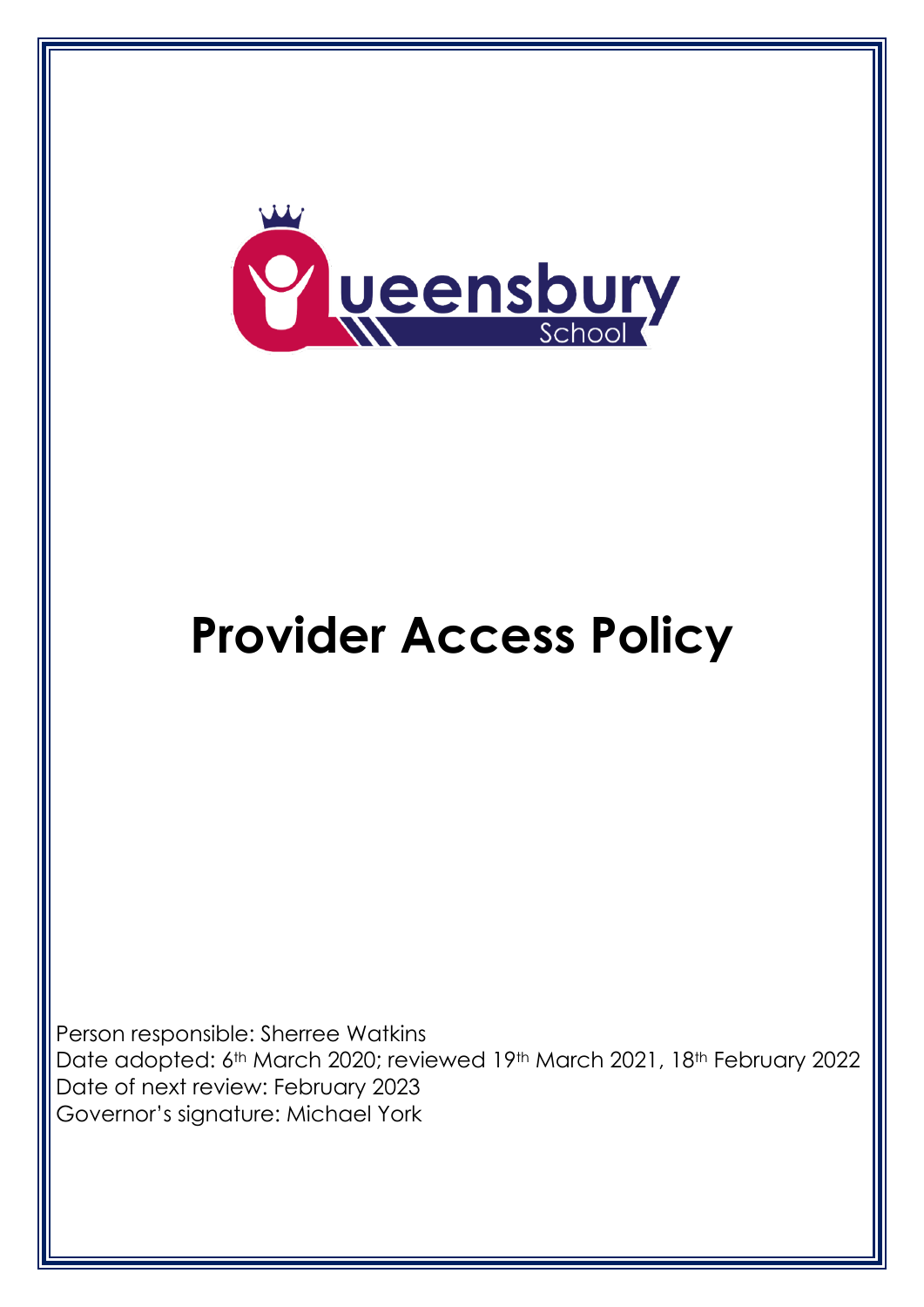### **Introduction**

This policy statement sets out the Schools' arrangements for managing the access of providers to pupils at the school for the purposes of giving them information about the provider's education or training offer. This complies with the Schools' legal obligations under Section 42B of the Education | Act 1997.

## **Student entitlement**

Students in Years 8-13 are entitled:

- To find out about technical education qualifications and apprenticeships opportunities, as part of a careers programme which provides information on the full range of education and training options available at each transition point.
- To hear from a range of local providers about the opportunities they offer, including technical education and apprenticeships – through options evenings, assemblies and group discussions and taster events.
- To meet employers and providers at our annual Future Options evening in October.
- To understand how to make applications for the full range of academic and technical courses.

### **Management of provider access requests**

#### **Procedure**

A provider wishing to request access should contact:

#### **Andy Mitchell (named Careers Co-ordinator):**

Telephone: (0121) 373 5731 extension 31534 / Email: a.mitchell@queensbury.eiat.org.uk

## **Opportunities for access**

A number of events, integrated into the school careers programme, will offer providers an opportunity to come into school to speak to pupils and/or their parents – please see Appendix 1: Annual Calendar of Events.

Please speak to our named Careers Co-ordinator to identify the most suitable opportunity for you. The Schools' policy on safeguarding sets out the approach to allowing providers into school as visitors to talk to our students. The Safeguarding Policy is available on our school website.

#### **Premises and facilities**

The School will make the main hall, classrooms or private meeting rooms available for discussions between the provider and students, as appropriate to the activity. We will also make available AV and other specialist equipment to support provider presentations. This will all be discussed and agreed in advance of the visit with the Careers Co-ordinator. Providers are welcome to leave a copy of their prospectus or other relevant course literature with our Careers Co-ordinator who will distribute the relevant information to pupils.